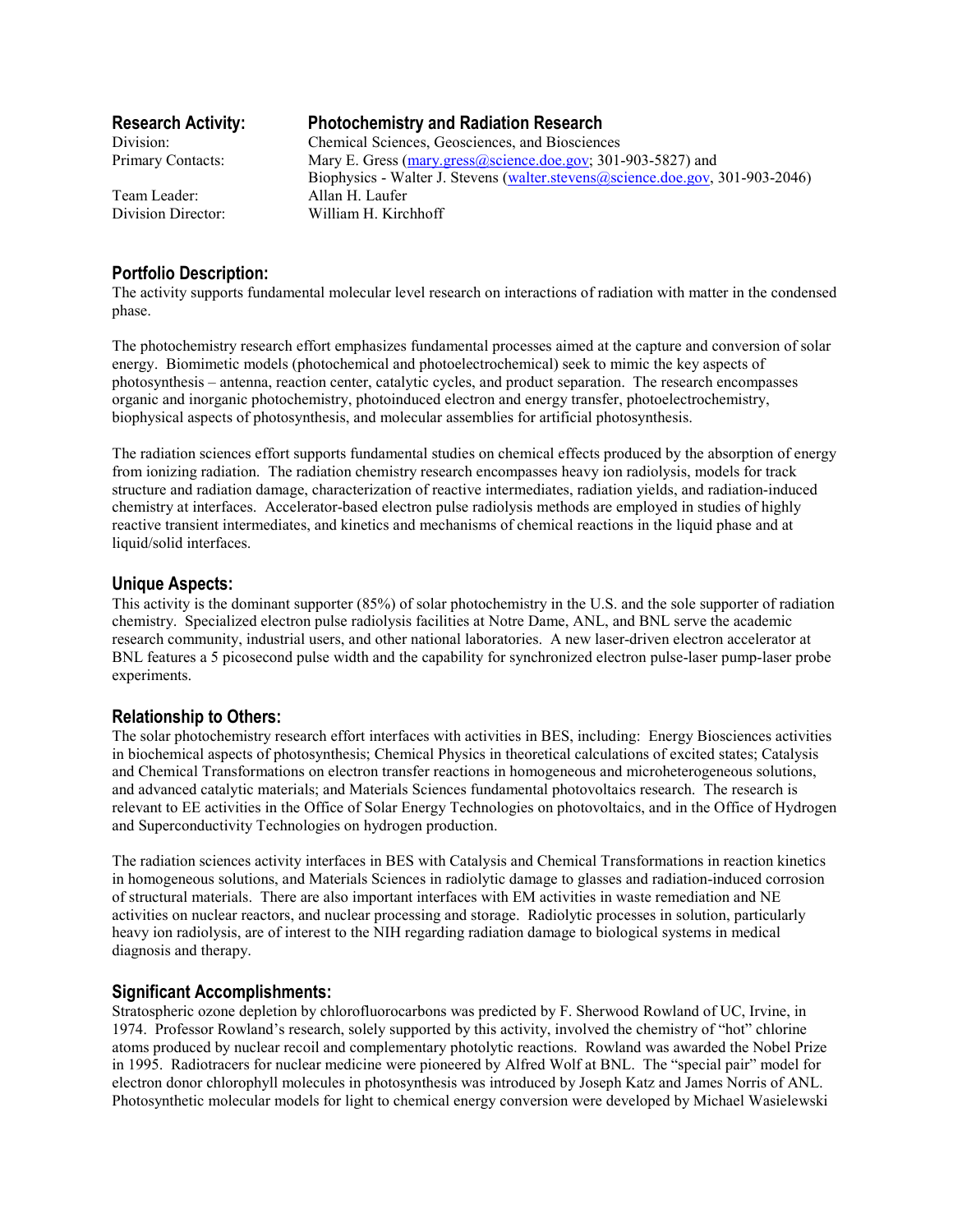of ANL and by Professors Gust, Moore, and Moore of Arizona State University. The "inverted region" in Marcus electron transfer theory was verified in pulse radiolysis experiments by John Miller at ANL.

#### **Mission Relevance:**

Solar photochemical energy conversion is a long-range option for meeting the world's future energy needs. An alternative to solid-state semiconductor photovoltaic cells, the attraction of solar photochemical and photoelectrochemical conversion is that fuels, chemicals, and electricity may be produced with minimal environmental pollution and with closed renewable energy cycles. A strong interface with EE solar conversion programs exists at NREL, involving shared research, analytical and fabrication facilities, and a jointly shared project on dye-sensitized solar cells.

Radiation chemistry methods are of importance in solving problems in environmental waste management and remediation, nuclear energy production, and medical diagnosis and radiation therapy. Fundamental studies on radiation-induced processes complement collocated NERI and EMSP projects.

#### **Scientific Challenges:**

In solar photoconversion, knowledge gained in charge separation and long-distance electron transfer needs to be applied in a meaningful way to activation of small molecules  $(CO_2, N_2, M_1)$  and  $H_2O$ ) via photocatalytic cycles. Experimental and theoretical studies on photosynthetic pigment-protein antenna complexes should lead to advances in design of efficient and robust artificial light-collecting molecular assemblies. Computational chemistry methods incorporating recent advances in calculation of excited states should be developed and applied in design of photocatalysts and molecular dynamics simulations in artificial photosynthesis. There are also challenges in fundamental understanding of photoconversion processes – energy transfer and the generation, separation, and recombination of charge carriers – in organic-based molecular semiconductors, which could lead to a new type of inexpensive and flexible solar cell. Fundamental studies on photochemical reaction pathways offer opportunities for less energy intensive and more environmentally benign processing of specialty chemicals and high volume industrial intermediates.

A recent workshop "Research Needs and Opportunities in Radiation Chemistry" has identified new directions, connections, and impacts of radiation chemistry. A common theme is the need to explore radiolytic processes that occur across solid-liquid and solid-gas interfaces, where surface chemistry can be activated and changed by radiolysis. Solid-liquid interfaces abound in nuclear reactors and high level radioactive wastes. Colloidal particles participate in gas production, gas retention, and in organic degradation of high level wastes. In regard to environmental remediation, radiation chemistry is one of the most promising advanced oxidation processes for degradation of organic pollutants. A more fundamental understanding of radiolytic reactions in heterogeneous media is needed in order to predict and control radiation chemical transformations in complex environmental systems. A proposed subpicosecond laser photocathode electron accelerator at ANL would enable investigation of the primary events in radiation chemistry, now virtually unknown except for theoretical models, wherein fundamental processes link physics to the chemistry of radiolysis.

### **Funding Summary:**

| <b>FY 2000</b><br>\$23,731                                    | <b>Dollars in Thousands</b><br><b>FY 2001</b><br>\$26,298 | FY 2002<br>\$26,167 |
|---------------------------------------------------------------|-----------------------------------------------------------|---------------------|
| Performer<br><b>DOE</b> Laboratories<br>Universities<br>Other | <b>Funding Percentage</b><br>55.0%<br>$42.0\%$<br>$3.0\%$ |                     |